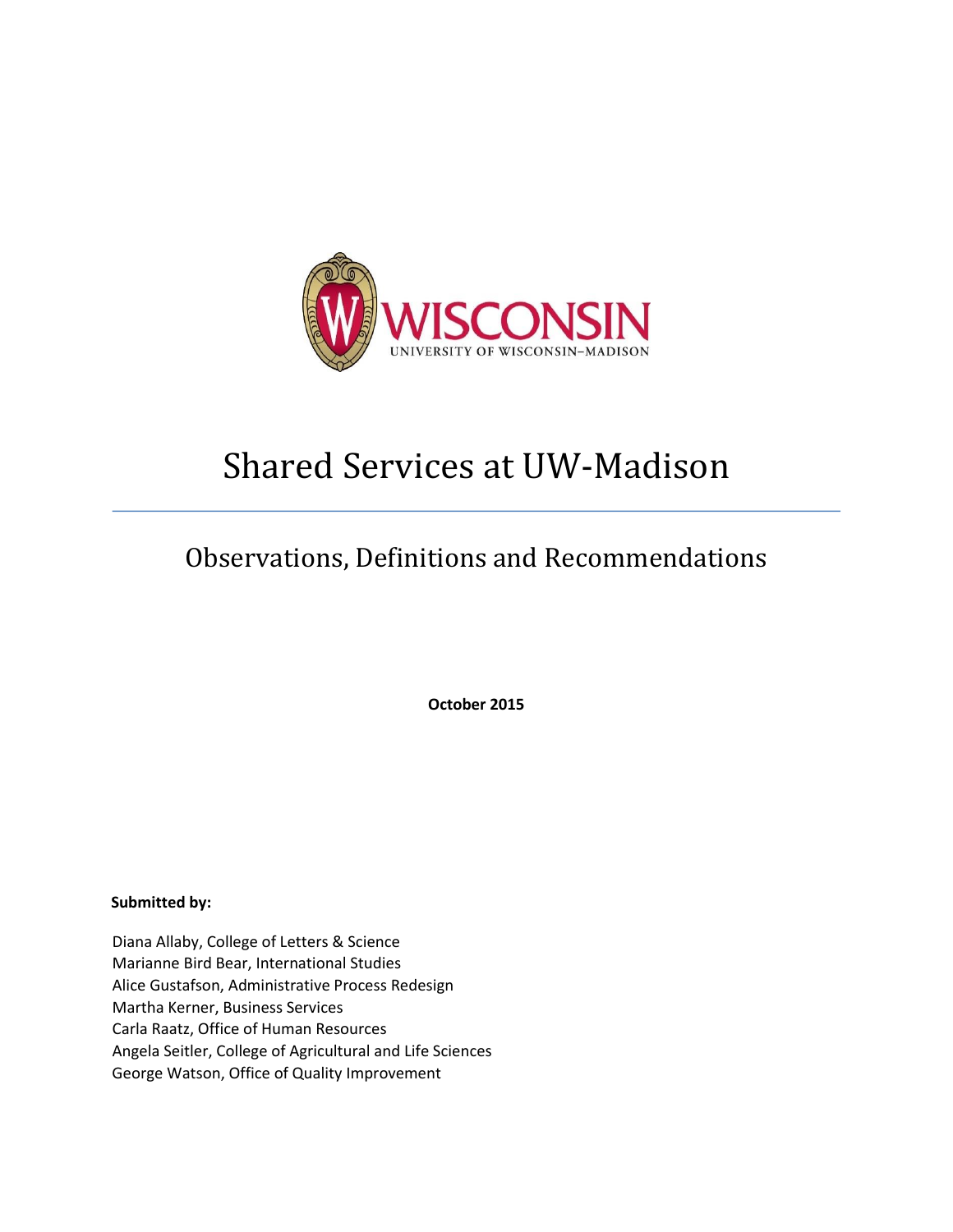## **Table of Contents**

| External Benchmarking Summary – Publications and Other Institutions 4                  |
|----------------------------------------------------------------------------------------|
|                                                                                        |
|                                                                                        |
|                                                                                        |
|                                                                                        |
|                                                                                        |
|                                                                                        |
|                                                                                        |
|                                                                                        |
|                                                                                        |
| Shared Service between Two or More Departments within a Single School, College, or     |
|                                                                                        |
| Shared Service between Two or More Schools, Colleges or Divisions  13                  |
| School, College, or Division Provides a Selected Service and Same Service for all Sub- |
|                                                                                        |
|                                                                                        |
|                                                                                        |

## <span id="page-1-0"></span>**Background**

After many years of discussion and with a few models tested at UW-Madison, the Administrative Council (AC) decided to more seriously explore shared service opportunities for campus. It chartered a working group on March 26, 2015 to research current models and propose a strategy for realistically moving shared services forward for those UW-Madison schools/colleges/divisions which are ready.

The deliverables established for the team included:

- A summary of benchmarking and best practices at other universities and within UW-Madison. This could include metrics such as ratios of staff to those served, a summary of offered services and the impact of geography on success.
- A proposed set of alternatives for shared services at UW-Madison.
- A strategy for implementation. Pilots could be established with units ready to move forward.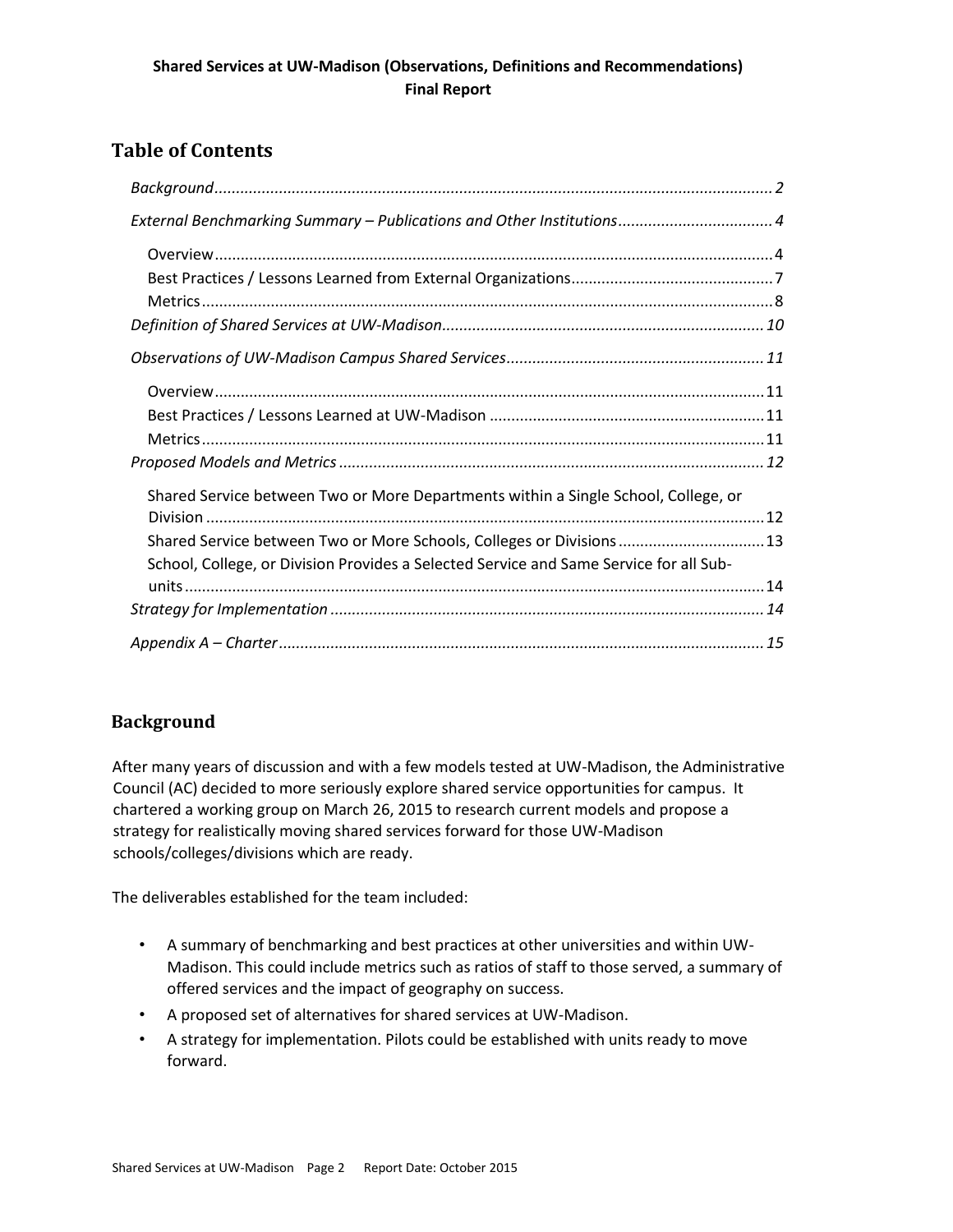In addition, AC members asked for a number of items to be considered by this Workgroup including:

- Centralization of some functions
- Staff competencies and training
- Collaboration/communities of practice
- MOUs
- Case studies

The working group included:

Diana Allaby, College of Letters & Science Marianne Bird Bear, International Studies Alice Gustafson, Administrative Process Redesign Martha Kerner, Business Services Carla Raatz, Office of Human Resources Angela Seitler, College of Agricultural and Life Sciences George Watson, Office of Quality Improvement

## **Project Methodology**

Prior to the first meeting, team members received reading materials which described various shared service centers across the national higher educational landscape, including a report from the Educational Advisory Board (EAB). Team members discussed these materials at the first two meetings and captured their observations and insights for future reference.

The team then developed a work plan which included the development of a shared services definition for UW-Madison, an initial list of campus units with shared service centers, a set of questions for interviewing these same units, a summary of the research and readings, and the development of models and metrics for use by campus.

Interviews were conducted with campus units, each associated with a different model of shared services, and a summary of the information and observations was created. A definition of shared services was drafted by a subteam, and then reviewed and accepted by the larger work team. In addition, one member gathered information about the University of Michigan's new shared services center through a presentation at a large national conference in July 2015.

The work products of the team are captured within this report.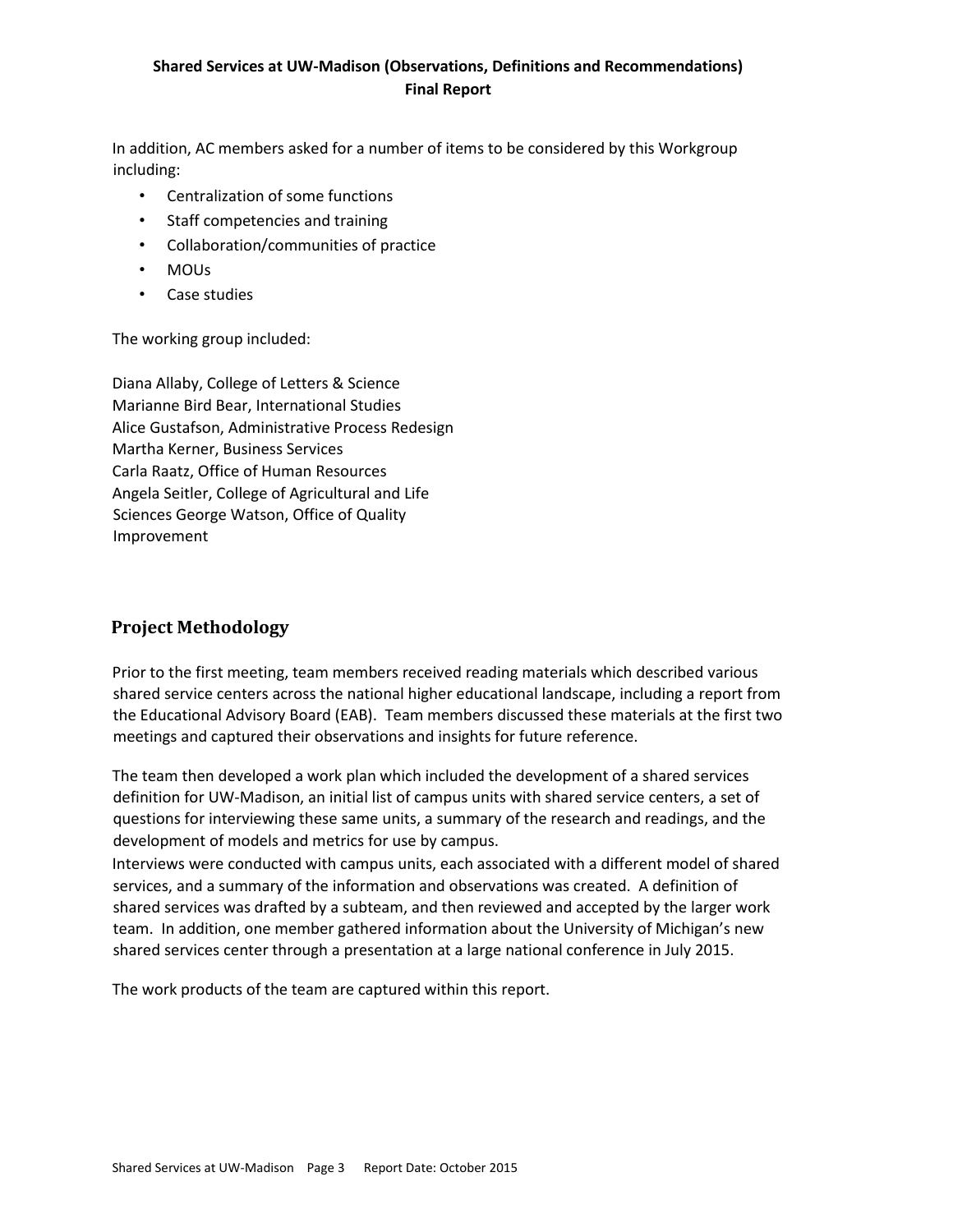## <span id="page-3-0"></span>**External Benchmarking Summary – Publications and Other Institutions**

## <span id="page-3-1"></span>**Overview**

The Administrative Council (AC) Shared Services Workgroup reviewed publications from four organizations that conducted research regarding shared services practices and experiences: (1) Chazey Partners; (2) The Analytical Yield; (3) Education Advisory Board; and (4) University Business Executive Roundtable. The Workgroup found that the publications and research represented varied approaches.

- (1) Chazey Partners provided a general, high-level example of a shared services roadmap, timeline and deliverables to be considered at implementation. These deliverables included effective project management, a steering committee and governance, a detailed implementation plan, and change management plan.
- (2) The Analytical Yield analyzed performance gaps pertaining to general accounting processes (i.e., journal entry posting, intercompany transaction reconciliation, general ledger account reconciliation, and trial balance preparation) and concluded that productivity and cycle time performance were higher in the organizations using a shared services model.
- (3) The Education Advisory Board's research focused on specific administrative functions, such as:
	- Purchasing (e.g. ways to negotiate lower pricing from vendors);
	- Accounts payable (e.g. the benefits of electronic invoicing and reduced staff time with self-service portals);
	- IT consolidation (e.g. the benefits of common service and product offerings); and
	- Facilities planning (e.g. the benefits of redesigning service delivery based on physical zones and energy savings from recommissioning space.)
- (4) The University Business Executive Roundtable (UBER) profiled four institutions and defined shared services as a single provider that absorbs transactional activity -- in human resources, information technology, finance and procurement -- previously performed by generalist staff across campus. The institutions implemented a spectrum of shared services models, all intended to smooth transition away from a generalist model into a more consolidated, and specialized support structure. UBER highlighted the following:
	- The University of California-Berkeley consolidated administrative services into an existing high performing multidisciplinary institute and allowed other institutes to opt into their services.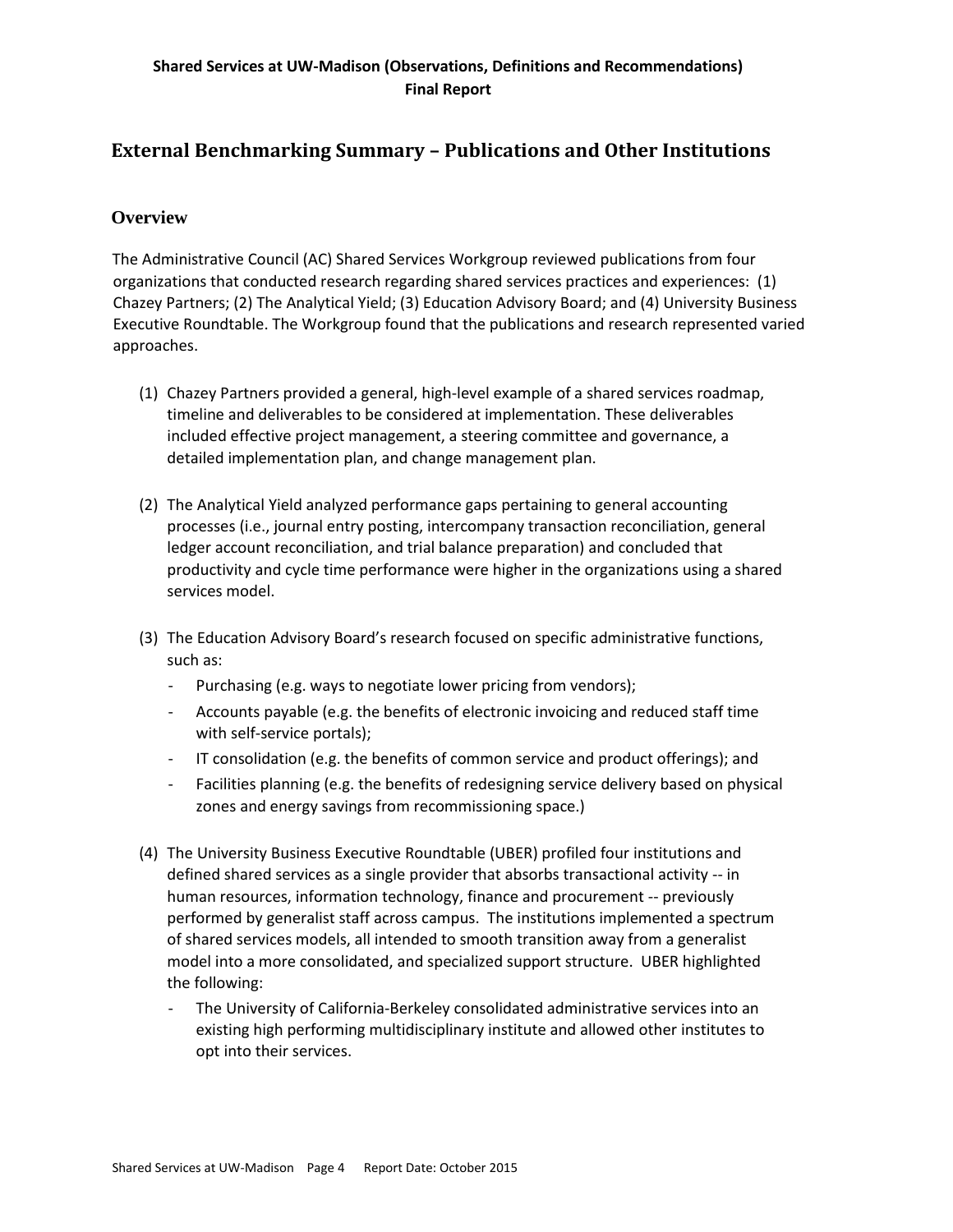- The University of Illinois at Urbana-Champaign started by consolidating units reporting to the Provost, aiming to establish a proof-of-concept highly visible to faculty and academic staff.
- Ohio University migrated certain business services with high transaction volumes, such as accounts payable and travel expense reimbursements, within the chief business officer's control span.
- The University of New Hampshire consolidated administrative support functions into distributed business service centers that served regions across campus.

In addition to reviewing publications, the AC Shared Services Workgroup reviewed reports prepared by five individual institutions/organizations: (1) Stony Brook University; (2) University of California-Berkeley; (3) University of Michigan; (4) University of Texas at Austin; and (5) the State of Ohio.

(1) Stony Brook University formed a University Senate Administrative Review Committee which was charged with gathering and analyzing data obtained from other institutions of higher education that have implemented shared services models. The institutions analyzed were the University of Michigan, University of California-Berkeley, University of California at Santa Barbara, Cornell University, University of North Carolina, Yale University, and the University of New Hampshire.

The Stoney Brook Review Committee grouped its observations into the general categories of motivation, implementation, and evaluation. In summary, the Review Committee found that the primary motivation for implementing shared services models was to address budgetary concerns and reduced financial support of the institutions. Additionally, the implementation among institutions involved mostly specific administrative functions and fewer academic functions. In terms of evaluating the success of the shared services models, the Review Committee found that some institutions reported tumultuous implementations while others reported a sense of cost savings and customer satisfaction, but there was limited data to substantiate the savings or measure satisfaction.

(2) The University of California-Berkeley prepared a *Design Phase Business Case* that identified the common challenges of operating in a highly distributed and decentralized approach. A Shared Services Design Team then recommended grouping major functions (information technology, human resources and finance) that had been delivered by more than 200 units and 2,000 positions on campus into new shared services centers. The Team also identified specific criteria necessary for forming a shared services center such as financial savings, improvements in workflow, significant economies of scale, improved service quality, improved regulatory compliance, and clearly defined career paths for staff.

The University of California-Berkeley also prepared a *Pre-Implementation Roadmap* to help campus units transition to a shared services center. Included in the roadmap was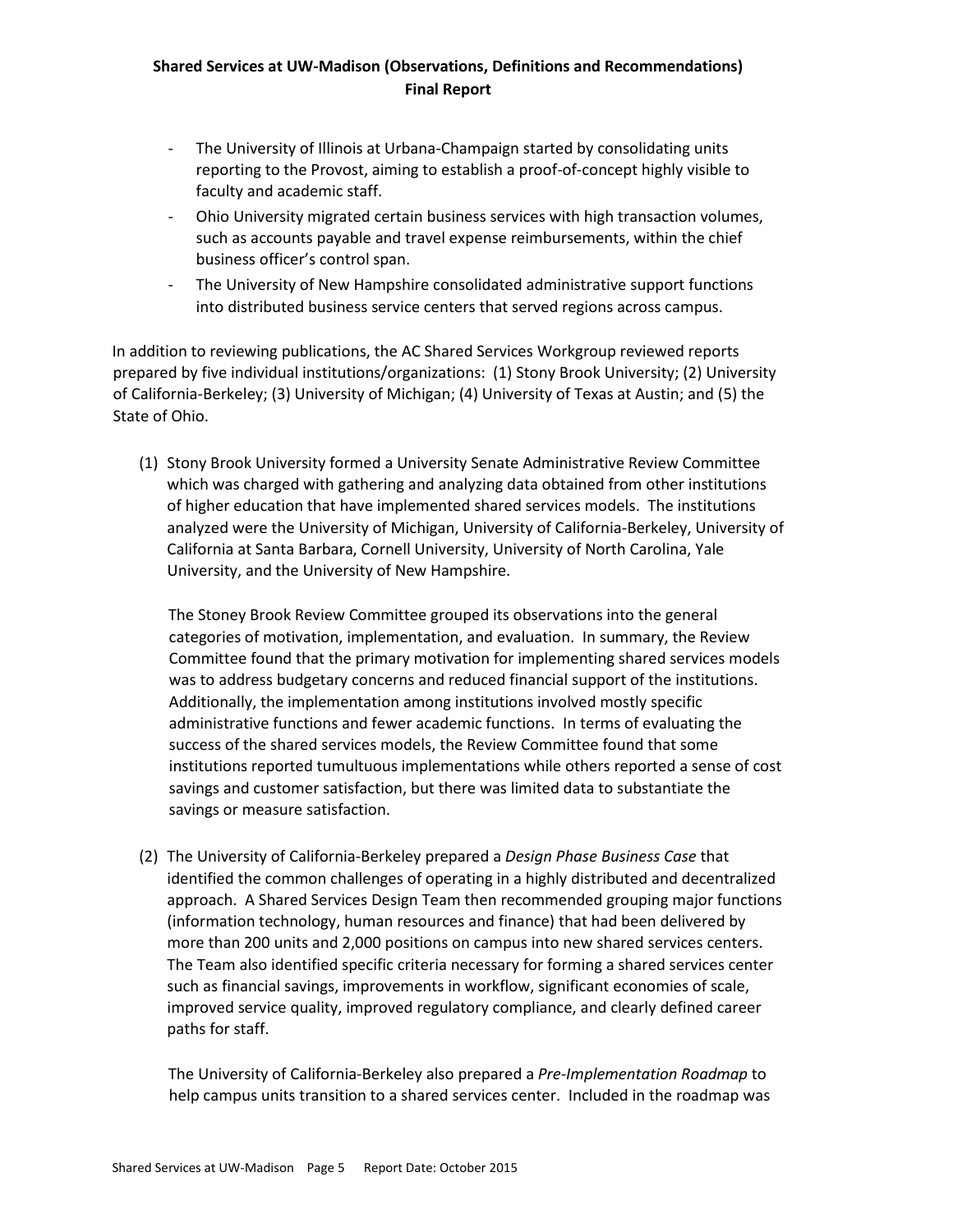information to address staffing changes and reorganization, service quality, service level agreements, training, funding model, technology transition, physical relocation, communication and change management planning.

To facilitate the implementation of shared service centers, the University of California-Berkeley created a 23-person Campus Shared Services (CSS) Implementation Team.

(3) According to the University of Michigan's current website, its Shared Services Center offers select finance and human resources transactional services to the entire campus by combining these transactional services from colleges, schools and administrative units into one operation.

The finance services provided are:

- Accounts payable payment processing
- Vendor management
- Invoicing
- Accounts receivable payment processing
- Collection
- Customer record management

The human resources services provided are:

- Faculty/staff appointment transactions
- HR data reporting
- Employment verification
- Benefit enrollment changes
- COBRA administration
- Fellowship/Medical School eligibility upload process support

In addition, at the 2015 Annual Conference of the National Association of College and University Business Officers (NACUBO), executives from the University of Michigan shared their experience in planning and implementing the Shared Services Center. The planning, data collection and analysis for the project began in 2011, a consultant was hired (Accenture), and notices to campus employees about the consolidation of services into a single work unit were completed by 2013. At the end of 2013, due to widespread campus opposition, the executive sponsors decided to "pause" the project. In January of 2014, the project was restarted, but in phases (waves) and with additional faculty and staff engagement. Wave 1, which was comprised of accounts payable and accounts receivable payment processing and a HR call center, went live in August 2014. Wave 2, which is comprised of HR transactions, FMLA, Visa and I-9 processing, is expected to go live later in 2015.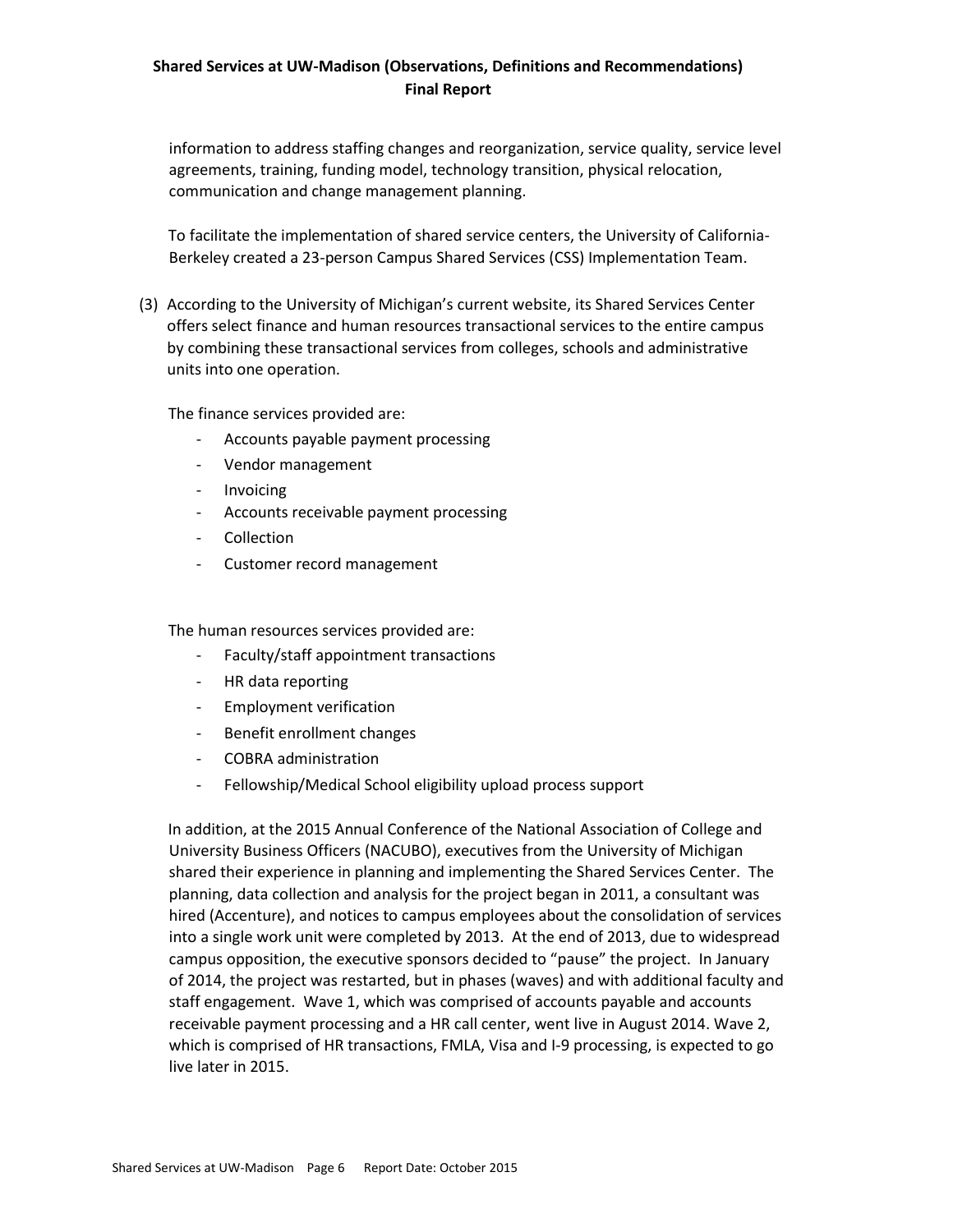- (4) The University of Texas at Austin prepared a *Business Case* that provided projections of the financial impact of implementing shared services in conjunction with a supporting ERP technology replacement over a 12-year period. The University projected that, once implemented, shared services and the administrative systems replacement were expected to produce annual net benefits of approximately \$30-\$40 million annually, while requiring an initial investment of \$35-\$40 million. Savings were projected as coming from an approximate \$36 million reduction in administrative staff (approximately 500 FTE) and an approximate \$4 million savings in procurement spend. On its own, the shared services implementation was expected to accrue net benefits of \$220 million by the twelfth year.
- (5) The State of Ohio produced a high-level document that defined shared services for Ohio state government (i.e., common transaction processing for state agencies and business vendors with an emphasis on customer service), described the governance structure, and outlined the business case for doing so (i.e., economic recession, reduction in state government positions, and impending workforce retirements).

As a result of reviewing the publications and reports discussed above, the AC Shared Services Workgroup concluded that there appears to have been both positive and negative experiences with shared services models and implementations. Additionally, the Workgroup observed that shared services were formed for varying reasons, there was not uniformity in the types of functions that were combined into share services units, and the definition of shared services differed among institutions.

The Workgroup also found it helpful to read about other schools' business cases or implementation plans for shared services models, however, there was little information available to help understand the actual experience or results of the implementations. Furthermore, as described further in the Metrics Section later, the savings and benefits of forming shared services units were often projected or illustrative, with little actual data reported that substantiated those savings or benefits.

## <span id="page-6-0"></span>**Best Practices / Lessons Learned from External Organizations**

Both the publications from organizations that conducted research and the reports from individual institutions/organizations identified best practices (or recommended strategies) and lessons learned from shared services implementations, such as:

- Rather than pursue "big bang" consolidations, design multi-year plans to migrate service delivery and staff to more specialized models.
- Avoid top-down approaches or campus-wide mandates of consolidations of support services.
- Create pilot structures, measurements and incentives that specifically address the barriers and inefficiencies of decentralized generalist staff support.
- Present concrete data within the institution on current process inefficiencies.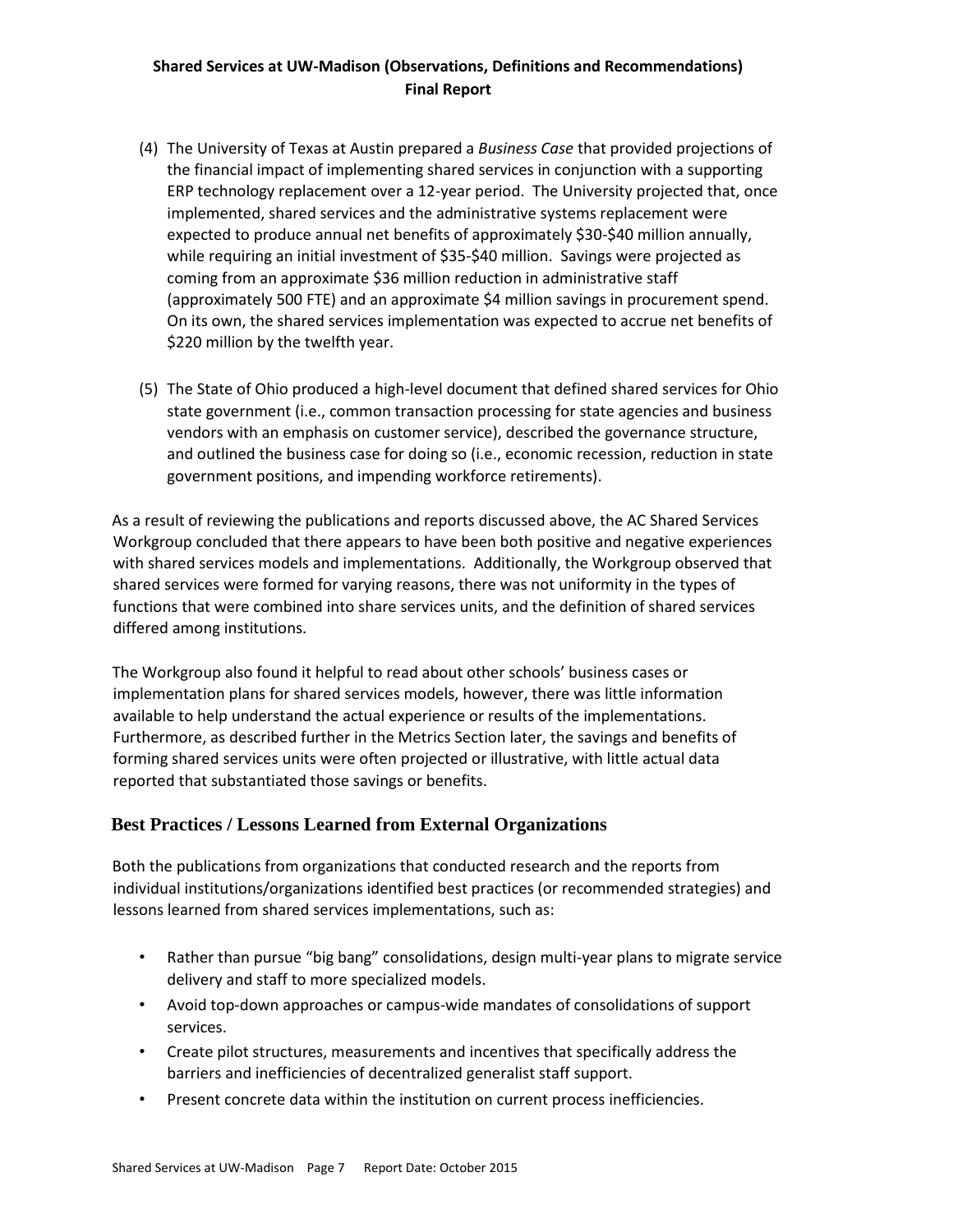- Provide plenty of advanced notice of any shared service migration plans, and follow-up with continual and transparent information.
- Allow for job reclassification and training for staff within new shared services units.
- Provide service efficiency gain-sharing, such as providing department heads incentives to participate by providing a tangible portion of any savings.
- View shared services not as an end unto itself, but as an organizational model most likely to achieve and sustain success.
- Begin by piloting shared services units within the chief business officer's control span.
- Exercise caution about simultaneously implementing standard processes and the automation of those processes (the University of California-Berkeley did so and appears to be in turmoil according to the report by Stony Brook University).
- Ensure shared services units are sufficiently resourced to meet a plethora of local demands. At the same time, distinguish between variations that are truly necessary and those deriving from precedent or local preference.
- Don't equate physical proximity with service quality.
- Recognize that the migration to shared services units carries transition costs.
- Engage faculty and sell faculty on service quality enhancements, not just cost savings.
- Develop Service Level Agreements (SLAs) with metrics and guarantees that customers will receive better service than before, and at no extra cost.
- Develop mechanisms to monitor performance and review ongoing efficiency gains.

## <span id="page-7-0"></span>**Metrics**

The organizations that conducted research regarding shared services practices and experiences emphasized the importance of metrics to demonstrate savings, evaluate transactional staff performance, and identify areas for continued process improvements. Shared service centers were also encouraged to quantify the volumes, labor intensity, and the amount of time needed to resolve support requests.

For example, the University Business Executive Roundtable identified numerous key performance indicators (KPIs) which institutions could utilize in the areas of human resources, finance, information technology, and procurement. A few of the KPI's mentioned were cost/time to hire new employees, expense report error rates, help desk resolution time, and percent of purchases on contract.

At the same time, the publications and reports acknowledged that institutions often lacked mechanisms for selecting and tracking core metrics. The institutions were also unsure how to organize and evaluate data systematically even when the data existed.

Finally, and as noted earlier, the metrics that were described in the publications and reports were often projected or illustrative, with little data that reported on actual experience or results. The few institutions that did provide data on actual results of shared services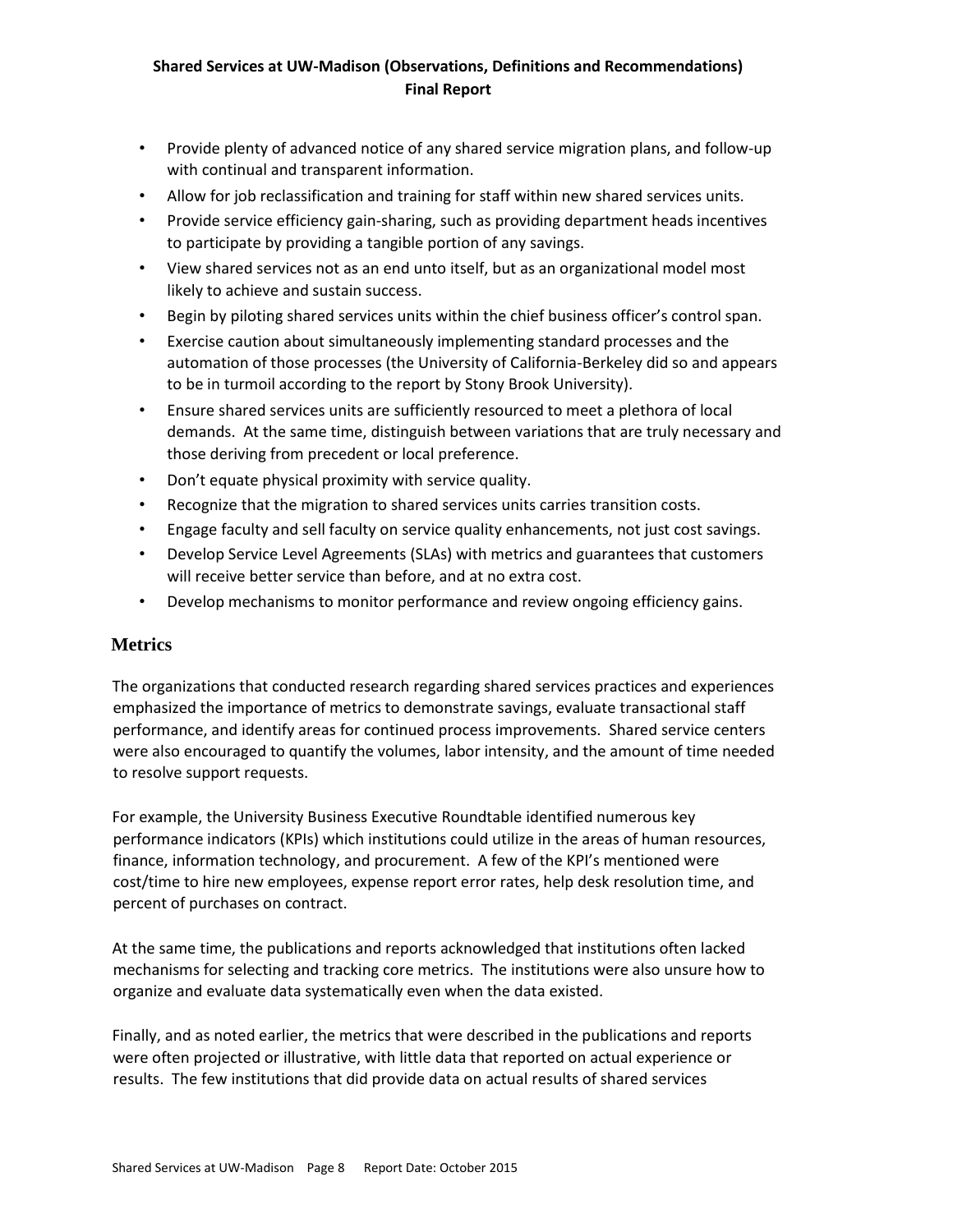implementations reported cost reductions in the number of administrative staff, primarily through attrition over a period of time.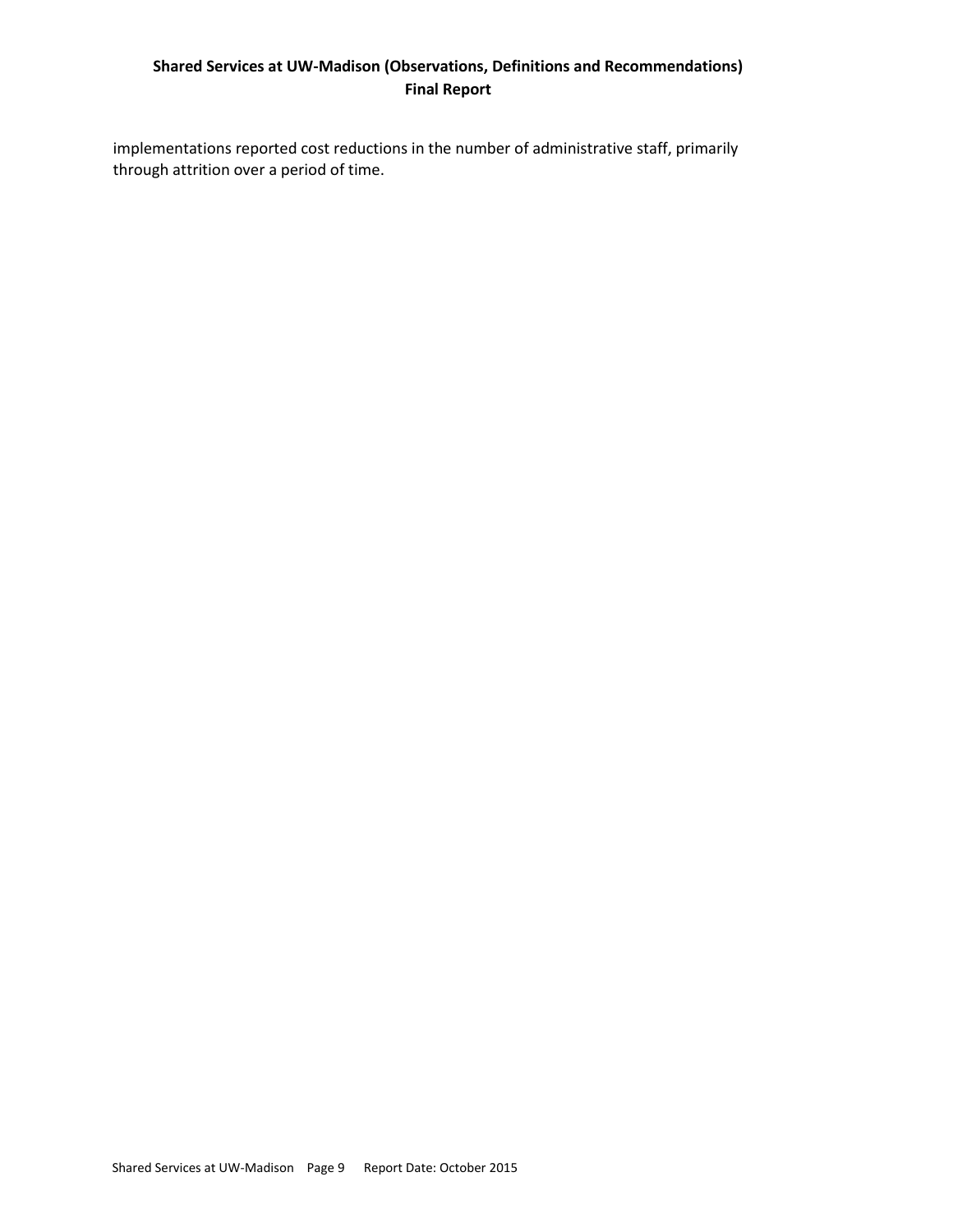## <span id="page-9-0"></span>**Definition of Shared Services at UW-Madison**

The Administrative Council (AC) Shared Services Workgroup reviewed and discussed a range of existing definitions from external organizations. While helpful as a starting point, the Workgroup felt that some of the definitions were too narrowly focused to adopt for UW-Madison.

Based on this research, as well as interviews and campus experience, the Workgroup proposes the following definition for UW-Madison:

#### **Proposed Definition of Shared Services at UW-Madison**

A shared service describes collaboration between two or more campus units that leverages professional knowledge / expertise and achieves economies of scale by combining similar nonacademic / administrative functions or activities into a common service delivery unit.

- Campus units may be defined as two or more schools or colleges, academic departments, administrative units, auxiliary units, research centers, or any combination of these.
- A shared service does not necessarily mean a unit is centralized.
- A centralized office may have many of the qualities of a shared service center.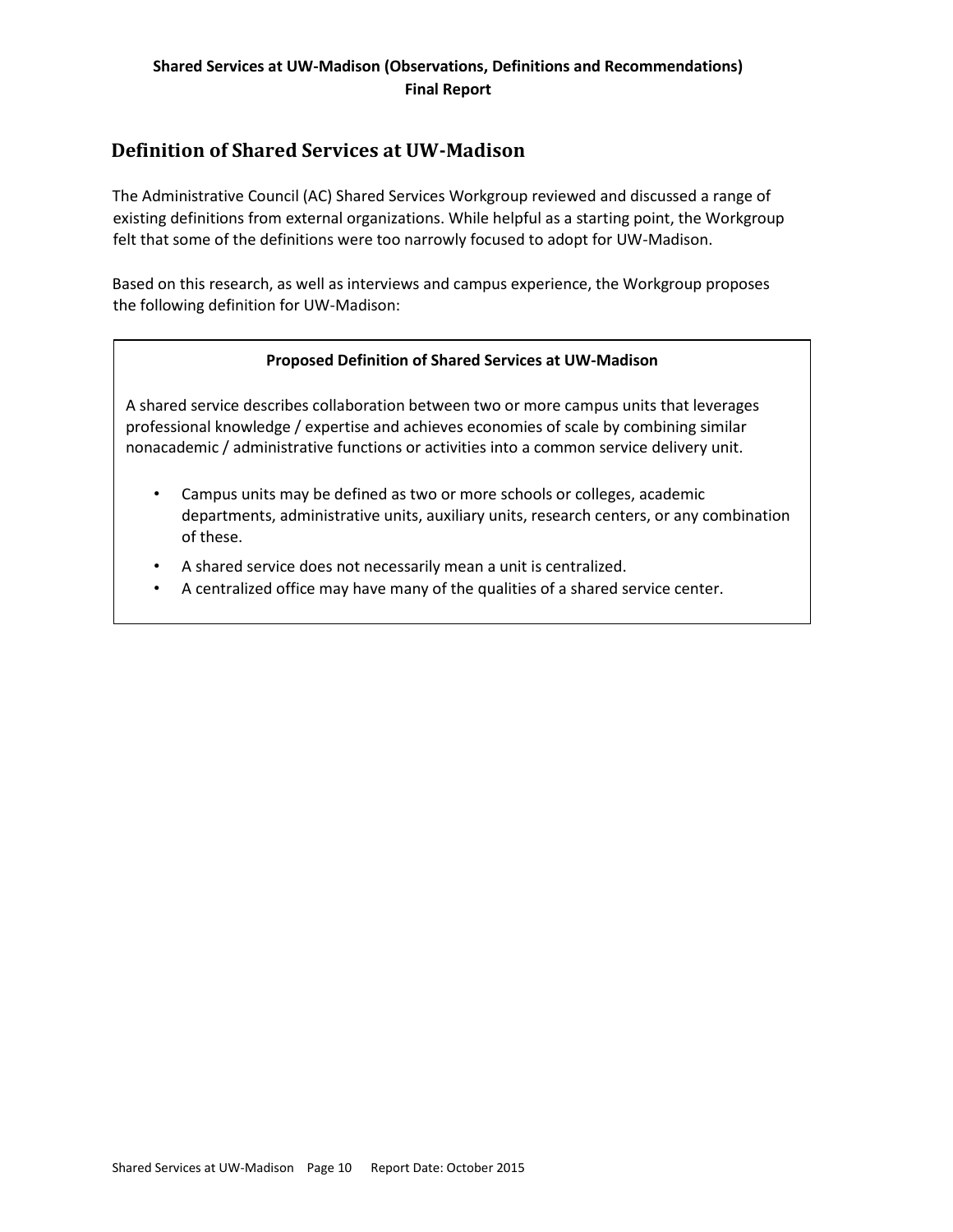## <span id="page-10-0"></span>**Observations of UW-Madison Campus Shared Services**

## <span id="page-10-1"></span>**Overview**

Interviews were conducted of administrators and staff in nine administrative, academic and auxiliary units that have shared services. The provided services varied and included multiple functions, such as human resources, payroll, finance, IT and student services.

## <span id="page-10-2"></span>**Best Practices / Lessons Learned at UW-Madison**

Based on the nine unit interviews, the Workgroup identified the following points of note:

- Physical location proved to be a critical factor for those working in a shared service unit. It was consistently stated that it was more important for those working in the shared service to be near each other than to have the shared services staff located near the customers being served.
- Training was generally provided by unit staff, through campus meetings and campus training programs. One unit has developed a 44-module training program for staff which included online course material and assignments which must be completed correctly for the staff to be certified to work in an area.
- Stakeholders should be involved in implementation, development of written guidelines, defining clear expectations, identifying staff with expertise, and ongoing communication to ensure successful shared services.

## <span id="page-10-3"></span>**Metrics**

Relatively few data points were identified through the interviews, however analyzing the few measures did offer some information. For example, it appeared the budget for shared services on campus averaged about \$42,000 per employed FTE.

The number of units served by a shared service ranged from 3 to 21 units. The size of the shared services vary greatly, ranging from 1 to 18 staff and serving 27 to 400 staff. It is possible the variation in staff to employees-served ratio is due to the fact that some shared services offer one functional area of support while others provide a wider range of service.

Only one unit gathered a set of metrics, but almost all units reported the quality of work was quite high, that consistency was improved, and there were few if any complaints from those served. In addition, accuracy and timeliness improved.

Cost savings ranged from no savings to savings in process time. Two units indicated they decreased the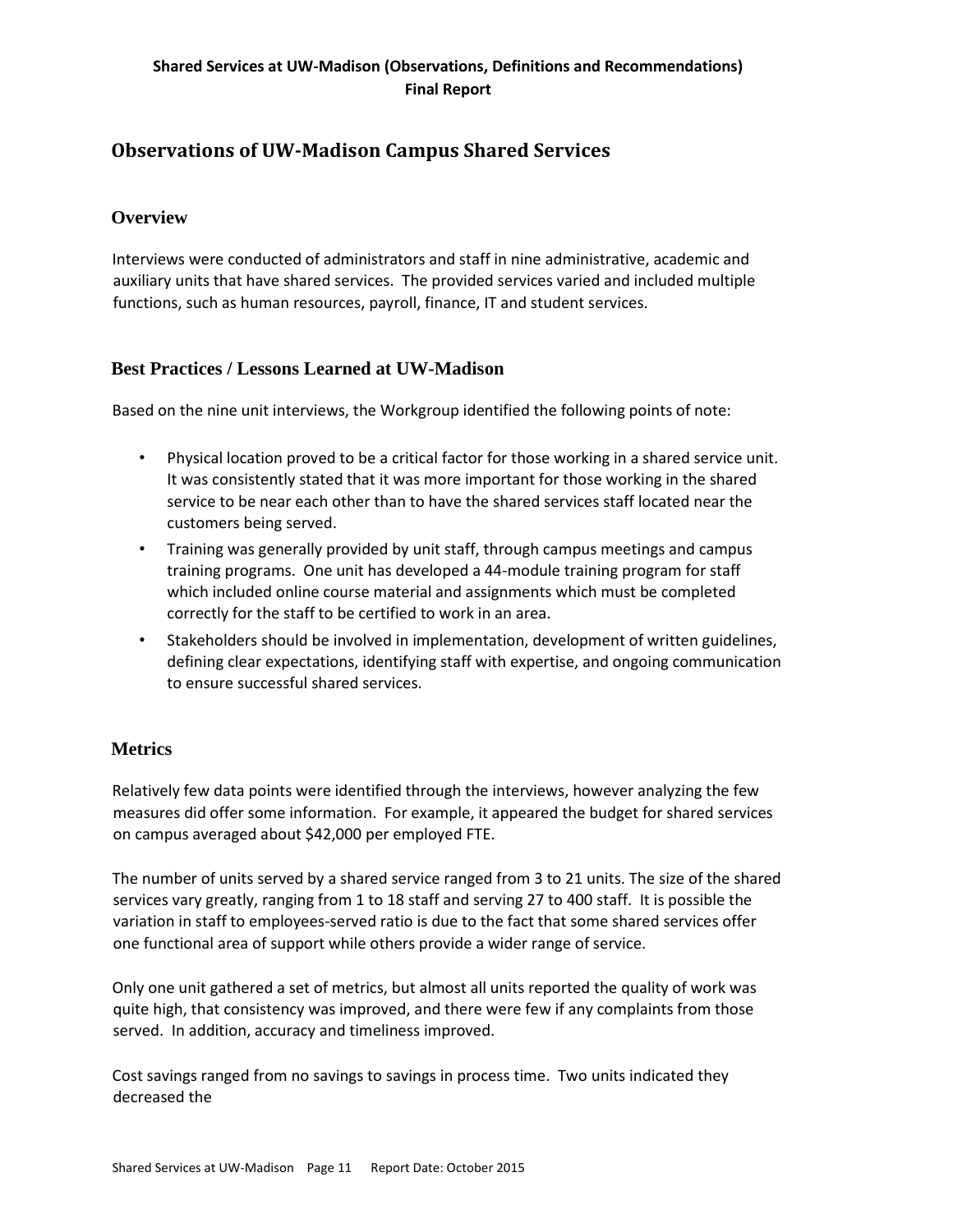number of required FTEs but most noted that reductions in staff would come through attrition and it may take time for this cost savings to be realized.

## <span id="page-11-0"></span>**Proposed Models and Metrics**

The following diagram depicts shared service models found during the campus interviews by the project team.

## <span id="page-11-1"></span>**Shared Service between Two or More Departments within a Single School, College, or Division**



Examples include:

- CALS (Sponsoring College)  $\circ$  Russell Labs Administrative Shared Services
- L&S
	- o German, Slavic, and Scandinavian Financial Shared Services
- L&S
	- o Van Hise Business Office Shared Services
- L&S
	- o All Departments Business Office Shared Services

Rationale for Creating Shared Service:

- Increased efficiency
- Building-wide support
- Place expertise near units
- Assist with backup coverage during vacancies
- Creation of specialized positions after merger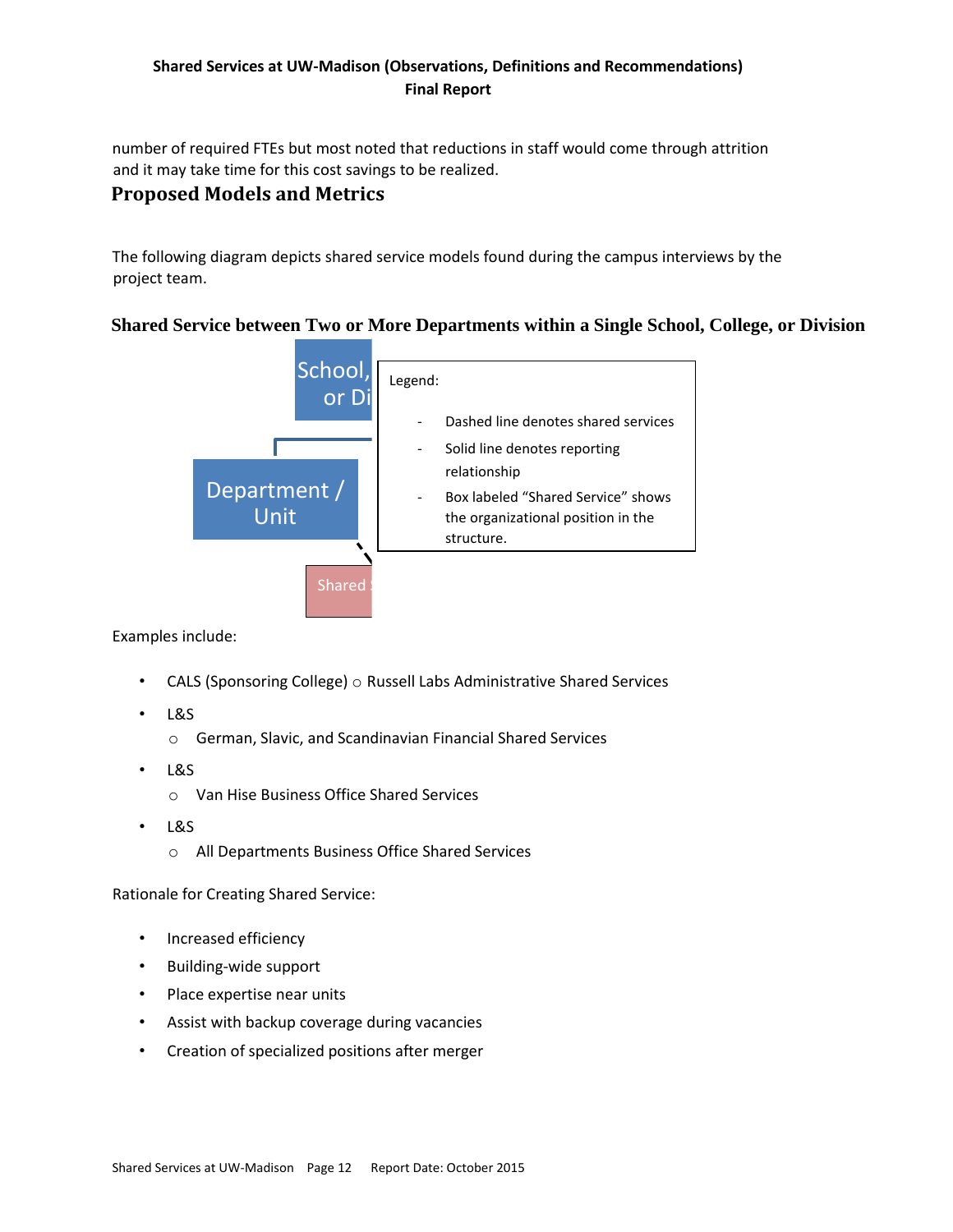## <span id="page-12-0"></span>**Shared Service between Two or More Schools, Colleges or Divisions**



#### Examples include:

- OHR, Business Services, and RSP (Divisions) o 21 N Park Administrative Shared Services
- Chancellor and Provost Central Offices  $\circ$  Bascom Business Shared Services (HR/Accounting)

Rationale for Creating Shared Service:

- Increased efficiency
- Building-wide support
- Used to address workload and turnover issues
- Provide support to RSP who was still receiving it from the Grad School
- Improve consistency
- Demonstrate success of shared services within VCFA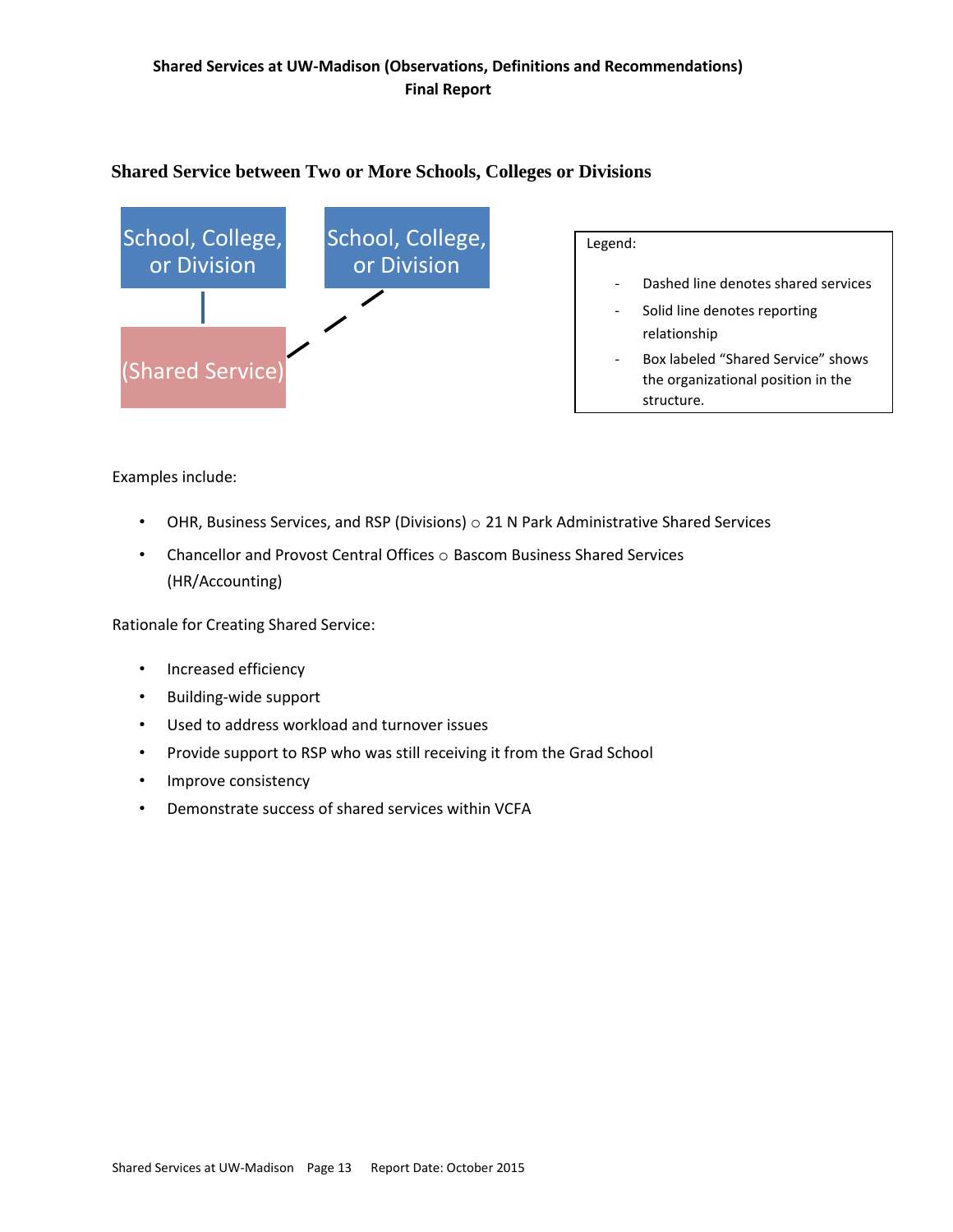

## <span id="page-13-0"></span>**School, College, or Division Provides a Selected Service and Same Service for all Sub-units**

Example:

- Housing o Human Resources Shared Services
- Law School central office  $\circ$  Provides full administrative support to all of Law School

Rationale for Creating Shared Service:

- Better service for staff
- Increased efficiency
- Improve consistency

## <span id="page-13-1"></span>**Strategy for Implementation**

The Workgroup did not find a single model of shared services to recommend to campus. Instead, it appears a range of possible approaches are available, and each campus unit could select the model which best meets its goals and work responsibilities.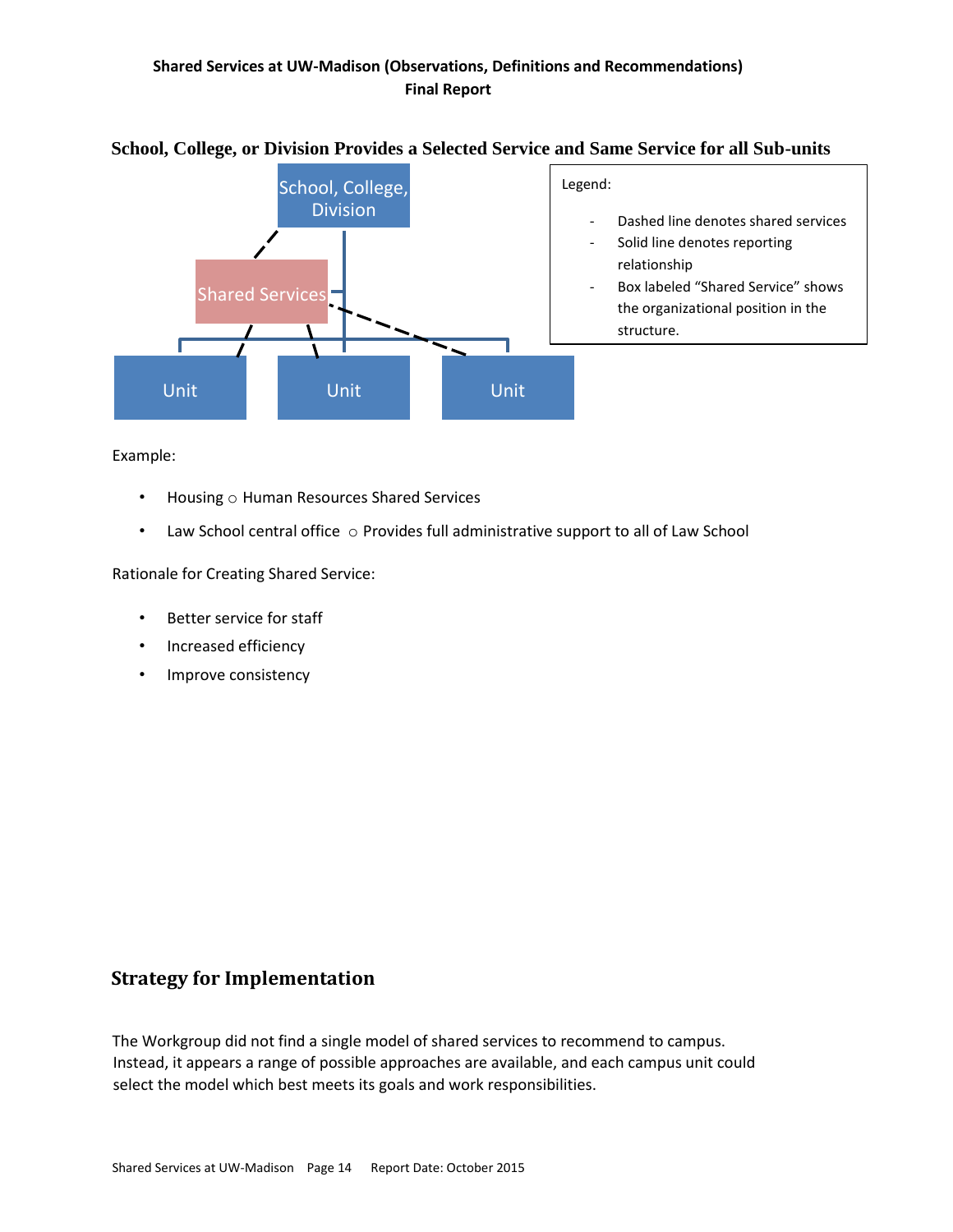The Workgroup proposes one or more units could serve as monitored pilots. The implementation of each would be tracked and the strategies, tools and measures then offered to others as a resource.

The following lessons learned from other organizations could serve as a guide for the pilot units at UWMadison.

- Engage all staff within the work unit while the service center is being designed and transitioned. This will decrease, if not eliminate, much of the concern of faculty and staff.
- Use attrition for reducing the staffing in the shared service center. It will take longer to achieve savings but significantly reduces the angst of staff.
- Establish at least a few metrics for follow-up measurement. This is particularly useful if there is little data to guide your initial assumptions about staff ratios, cost savings and improved efficiencies.
- Keep the shared services staff members geographically close to one another. It appears this is more important than keeping the staff close to the customers they serve.
- Creating a written agreement provides a mechanism for clarification of expectations, building understanding, and establishing the roles, accountabilities, budget, and scope.
- Focus on developing staff with the needed expertise and competencies to be successful. The concept of credentialing in targeted areas is gaining momentum – especially in the human resources and the financial areas.
- Ensure the shared service meets the appropriate requirements for separation of duties.

## <span id="page-14-0"></span>**Appendix A – Charter**

Note: This document may be viewed in Box at: <https://uwmadison.box.com/s/ukjgzx6bxtx5gmnavb93h7a8zkvb9ywm>